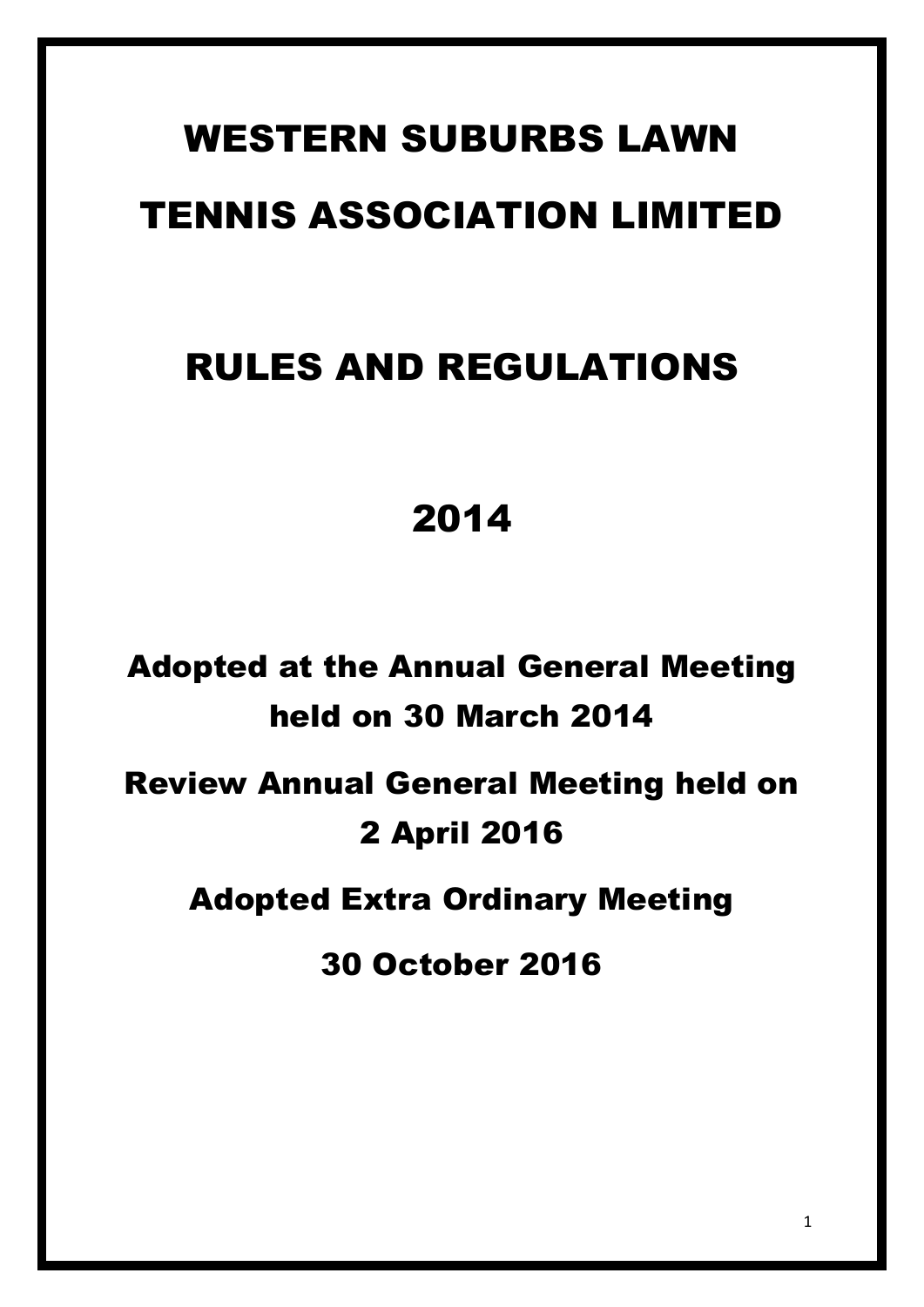#### Table to Contents

| 1              | <b>Club Name</b>                 |
|----------------|----------------------------------|
| $\overline{c}$ | <b>Financial Year</b>            |
| 3              | <b>Club Colours</b>              |
| 4              | Objects of the Association       |
| 5              | Management of the Association    |
| 6              | <b>Executive Committee</b>       |
| 7              | <b>General Committee</b>         |
| 8              | <b>Committee Meetings</b>        |
| 9              | <b>Annual General Meeting</b>    |
| 10             | Membership                       |
| 11             | <b>Visitors</b>                  |
| 12             | <b>Court Hire</b>                |
| 13             | <b>Clothing Regulations</b>      |
| 14             | <b>Association Championships</b> |
| 15             | <b>Closure of Courts</b>         |
| 16             | <b>Badge Competition</b>         |
| 17             | <b>Etiquette and Behaviour</b>   |
| 18             | <b>Rules and Regulations</b>     |
| 19             | <b>Smoking Laws</b>              |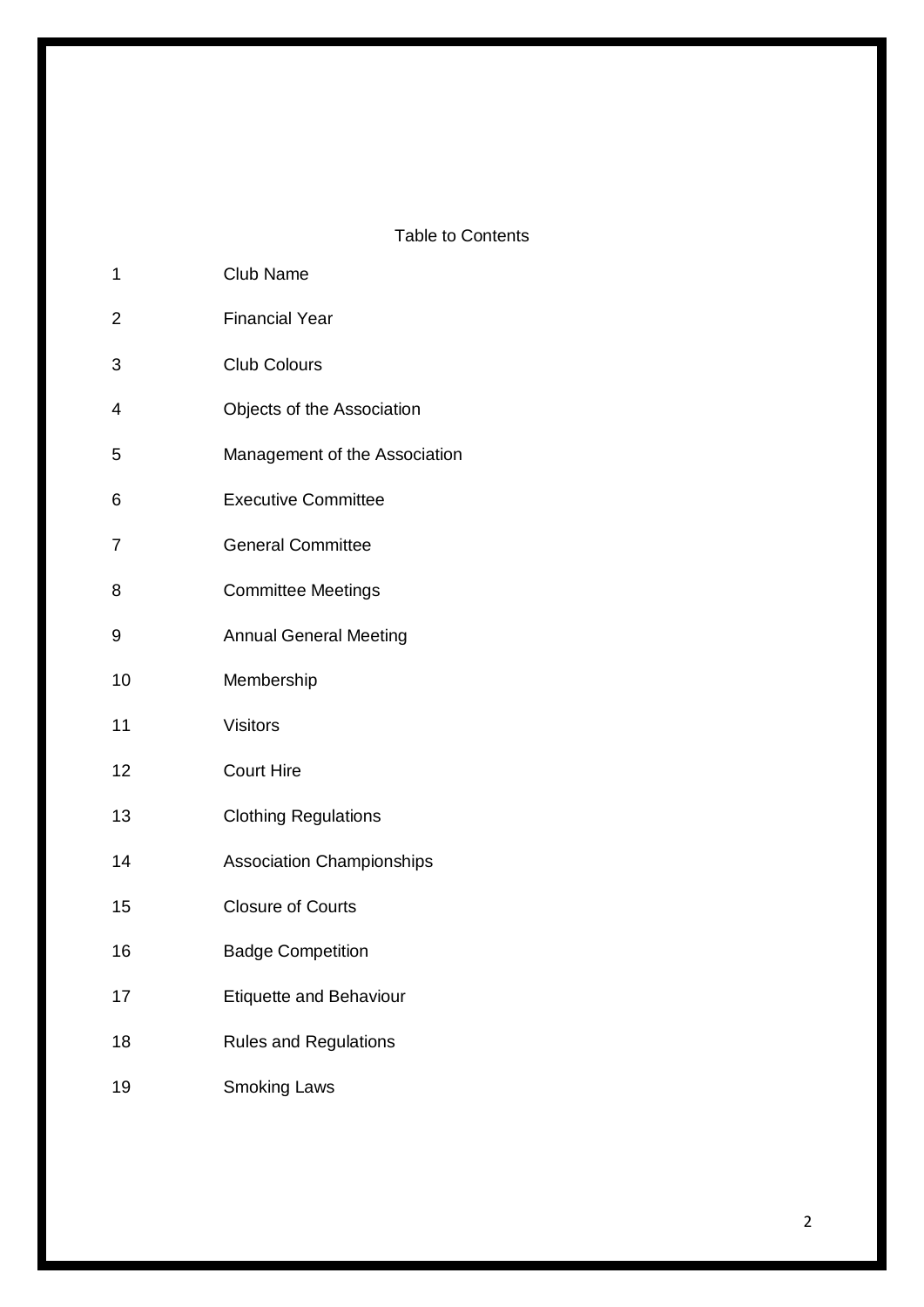#### **1 CLUB NAME**

The Club's name shall be the WESTERN SUBURBS LAWN TENNS ASSOCIATION LTD.

#### **2. FINANCIAL YEAR**

The Club's financial year shall commence 1 January each year and end on 31 December of **the same year.**

#### **3. CLUB COLOURS**

The colours of the Association shall be dark green and gold.

#### **4. OBJECTIVES OF THE ASSOCIATION**

A summary of the objects of the club taken from the Club's Articles of Association shall be "To promote, encourage and advance the game of tennis and to provide, control and maintain suitable grounds and premises for this purpose".

#### **5. MANAGEMENT OF THE ASSOCIATION**

The management of the Association shall be vested in a Board of Directors comprising of up to nine (9) members. The directors shall be elected annually by the members of the Association at a General Meeting.

#### **6. EXECUTIVE COMMITTEE**

From the Board of Directors, the Secretary, Treasurer and one other director (usually the Chair of Directors) shall comprise the Executive Committee. The Executive Committee shall be subject to the direction of the Board of Directors but otherwise shall have power to:

- a do all things which it shall consider necessary to desirably carry out the objectives of the Association;
- b ensure the good running of the club on a normal basis and shall direct the general running of the club;
- c enforce all by-laws and rules and regulations of the club including the taking disciplinary action when necessary;
- d act in all matters in an emergency, a report of such action taken to be furnished, in writing, to the Board at the next succeeding meeting of the Board.
- e officiate as the only rightful representatives of the club in all matters pertaining to the good running of the club, including the signing of all legal documents and cheques.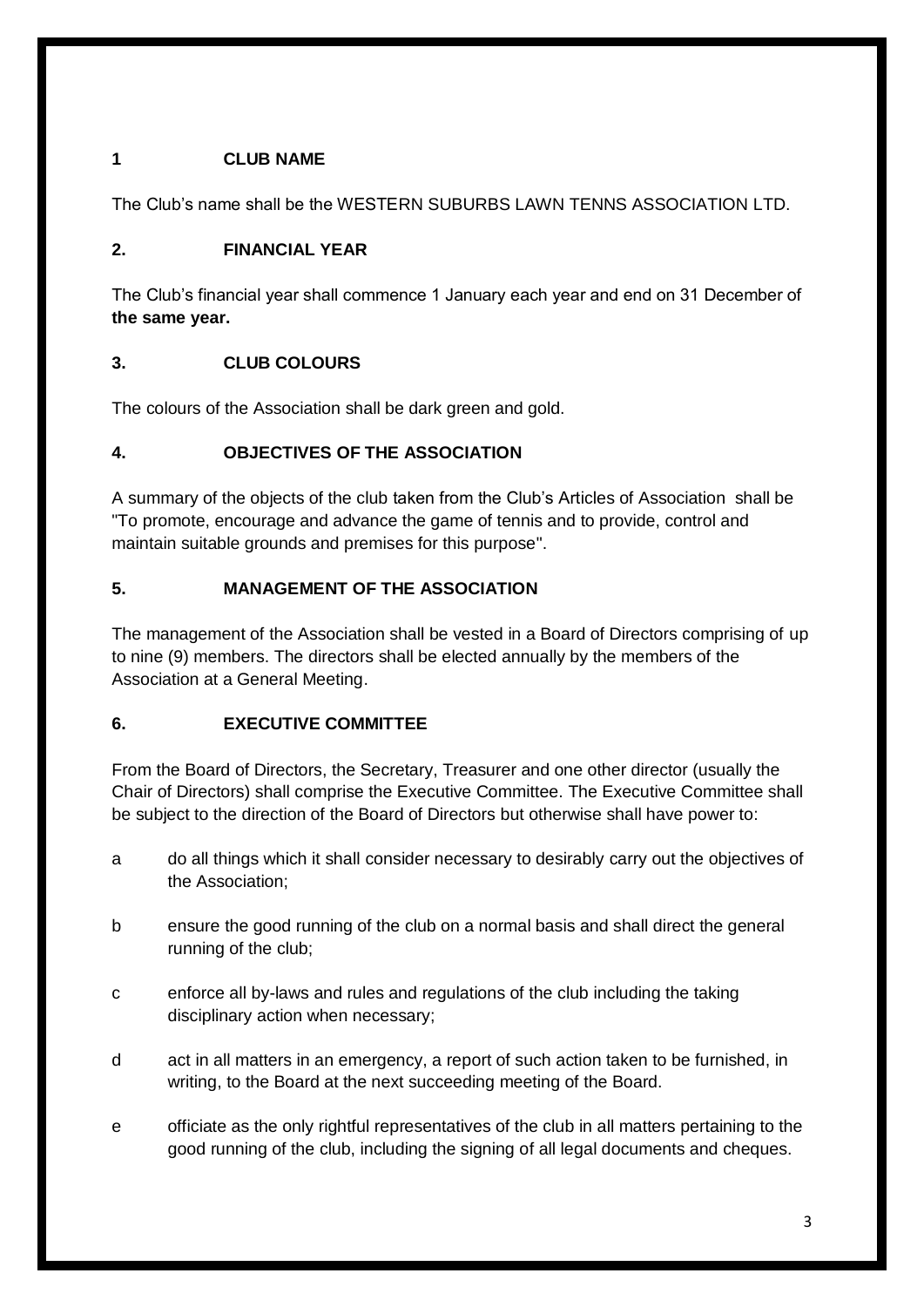- f The assets and income of the organisation shall be applied solely in furtherance of its above mentioned objects and no portion shall be distributed directly or indirectly to the members of the organisation except as bona fide compensation for services rendered or expenses incurred on behalf of the organisation.
- g In the event of the organisation being dissolved, the amount that remains after such dissolution and the satisfaction of all debts and liabilities shall be transferred to another organisation with similar purposes which is not carried on for the profit or gain of its individual members

#### **7. GENERAL COMMITTEE**

The Directors of the club shall constitute the General Committee and shall be responsible for the general management and control of the affairs of the club.

The committee shall have the powers to appoint sub-committees and to request any other Member to act on such sub-committee. The Chair of Directors, Secretary and Treasurer shall be ex-officio members of all committees.

The committee shall have the power to make such interim regulations and by-laws for the management and conduct of the Association as it from time to time sees fit and the same shall be submitted in the Rules and Regulations to the next General Meeting of the Association for confirmation.

The Directors cannot make any rules and regulations contra to current statue and company law.

#### **8. COMMITTEE MEETINGS**

The directors of the Association shall meet to transact ordinary business approximately once a month and a special meeting may be called at any time it is deemed necessary by any member of the Executive Committee or by the request of (3) three directors.

**Special Meetings:** In the case of special meetings at least seven (7) days notice in writing must be forwarded to each director stating the time and place the meeting will be held and the nature of the business to be considered.

**Quorum:** At all meetings of directors, five (5) shall form a quorum, and in the case of any equality of votes, the Chair shall have a casting vote in addition to their deliberative vote as a director of the Association.

Director's Attendance: Should any director fail to attend three (3) consecutive monthly meeting the Secretary may declare his/her seat vacant.

Vacancies: Should any vacancies occur on the Board, power shall be vested in the Secretary to fill that vacancy, but not more than two (2) vacancies shall thus be filled in one year of office.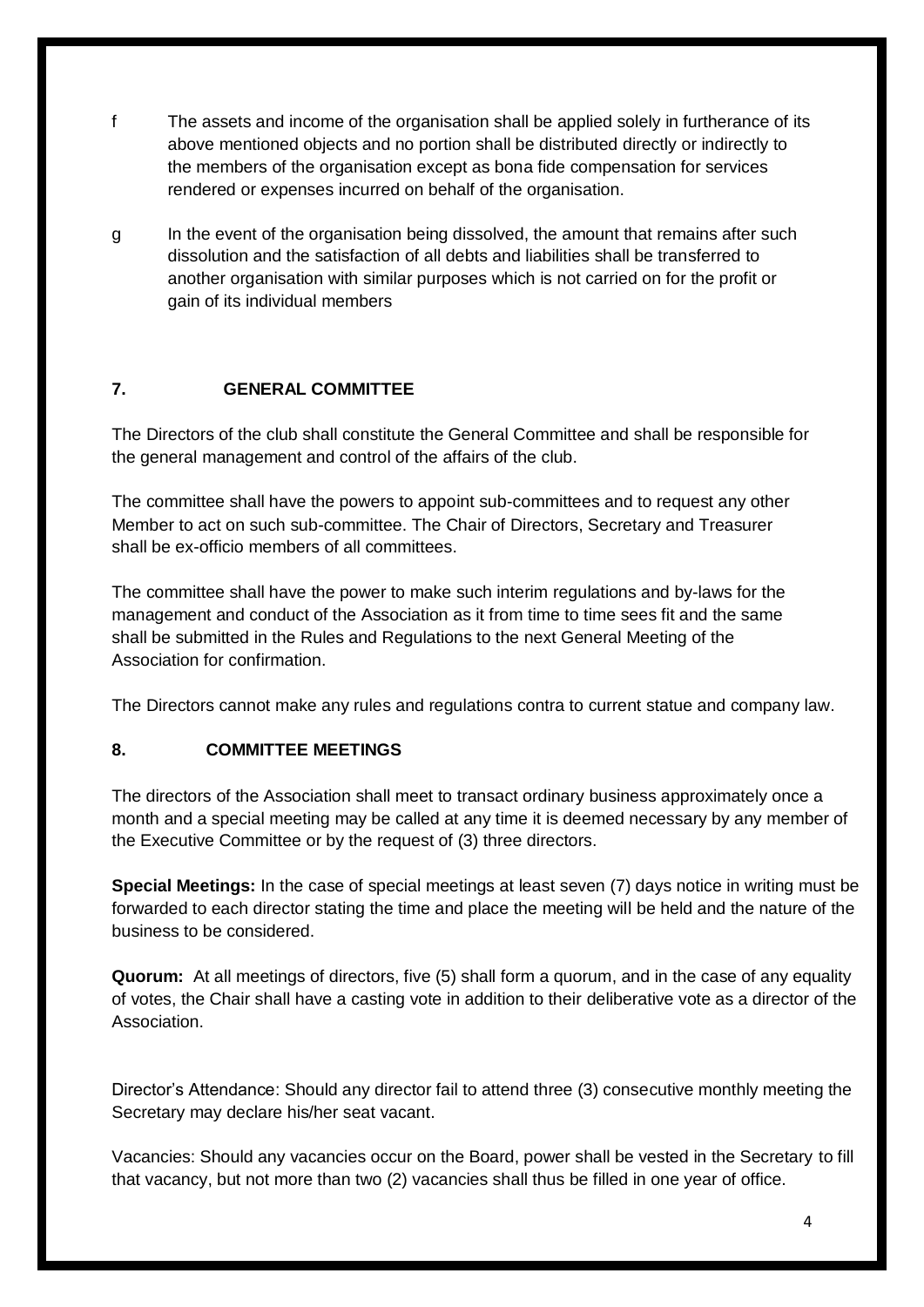If the position of Secretary becomes vacant, then the power reverts to the Chair of Directors, to fill the vacancy.

#### **9. ANNUAL GENERAL MEETING**

- i The Annual General Meeting of the Association shall be held within three months of the close of the financial year.
- ii Presented at the Annual General Meeting of the Association shall be the Report of the Directors (which shall be signed by the Chair of Directors plus one other Director) and the financial statements.
- iii The above mentioned general meeting shall be called the Annual General Meeting and any other general meeting shall be called Extraordinary General Meeting.
- iv Ten (10) members shall constitute a quorum at any Extraordinary or General meeting of the Association. Only fully paid members shall be eligible to vote at such a meeting.
- v At least twenty-one (21) days notice of General Meeting must be given to members by the committee otherwise the meeting shall not be regarded as constitutional. Accidental omission to give any such notice to or the non-receipt of such notice by any member or director shall not invalidate any resolution passed at any such meeting.
- vi Order of business at the Annual General Meeting shall be:

Reading and confirmation of Minutes of the last Annual General Meeting To receive the Directors' Report To receive the Statement of Accounts for the last financial year. All positions on the committee are declared vacant Election of Honorary Secretary and Treasurer and up to seven (7) directors for the ensuing twelve months To transact any further business deemed necessary in accordance with the Articles of Association

#### **10. MEMBERSHIP**

#### **10.1. Membership Applications**.

Application for admission to membership of the Association shall be made in writing to the Secretary on the appropriate application form and approved by the Board. Membership of the Association shall be possible for any person in one of the following categories:

Full Adult **Couples** Junior (under 16) Coaching Students (no voting rights) Full-time Student (under 25years old)/Pensioners Provisional (not eligible for election to the board) Life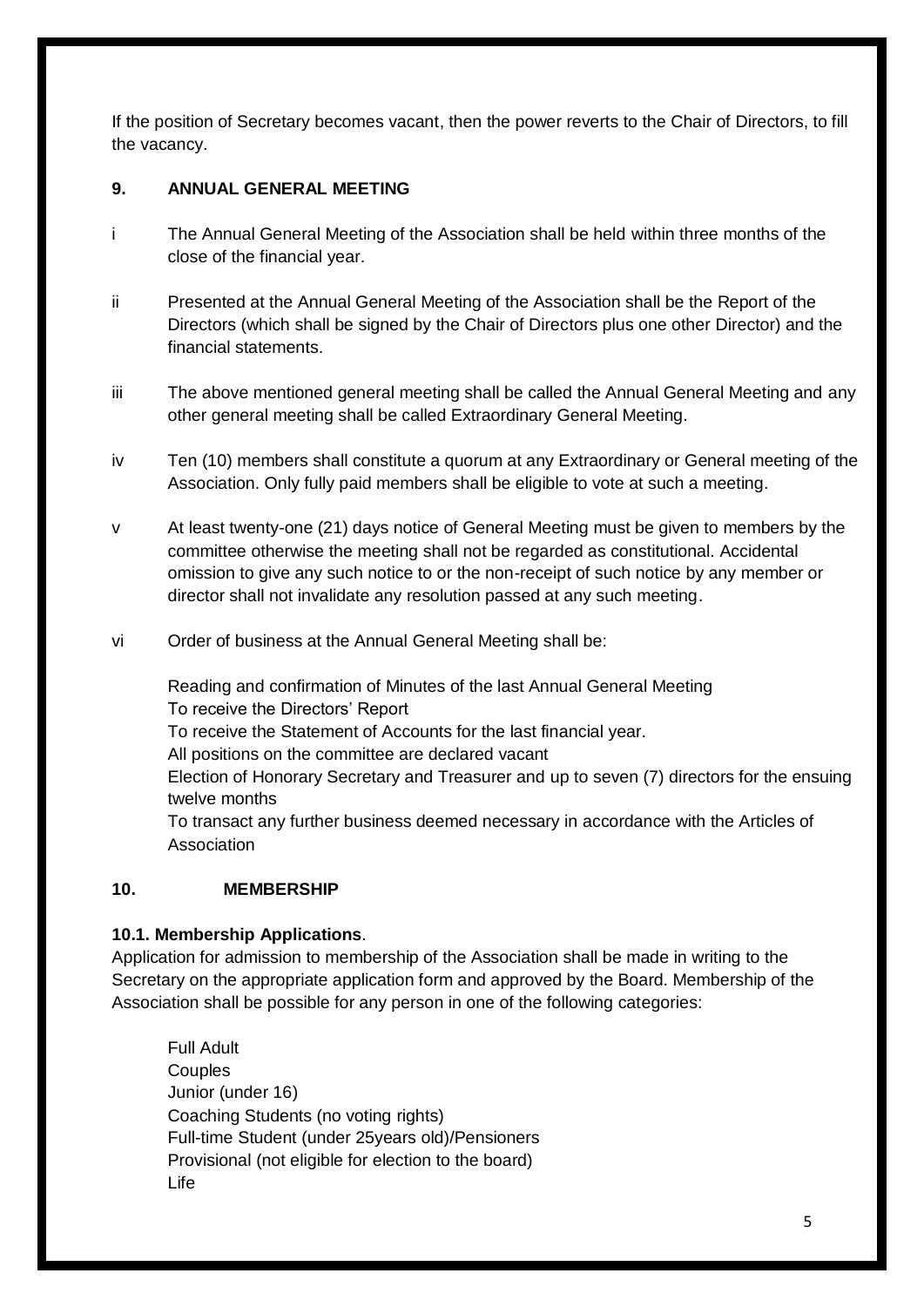All members shall be expected to pay annual subscriptions as set at a general meeting for the appropriate type of membership to which a person shall belong. Renewal membership subscriptions fall due at the end of the financial year and must be paid within thirty (30) days.

All members shall be able to use all facilities which are offered by the club, and participate in any event that the club holds unless the committee deems otherwise.

**10.2. New Members**: New memberships are subject to approval by the committee whose determination will be final.

New members will be required to pay a joining fee additional to the standard subscriptions, as determined by the committee.

**10.3. Life Membership:** Members of the Association, due to outstanding service to the Association, may be elected to Life Membership. Life members are entitled to participate in all activities and privileges available to a registered member of the Association including all tennis and social functions organised and controlled by the Association. Life members are permitted to attend all committee meetings but are not able to vote at such meetings unless he/she has been elected to the committee.

Not more than one (1) life member shall be elected to the Association within any one (1) year. Life members shall be elected by secret ballot and carried unanimously by the directors of the Association.

Nomination of Life members shall be forwarded in writing to the Secretary for submission at a committee meeting. Should more than (1) nomination be received within one (1) year then a secret ballot of the directors shall decide which candidate shall be selected for Life Membership.

**10.4. Voting rights.** Full voting rights apply to all full members over 18. Provisional members do not have voting rights, but are welcome to be heard in all forums of the club.

#### **11. VISTORS**

Visitors introduced to the club and accompanied by a member are required to pay a visitor's fee as set at a general meeting.

All visitors must abide by the rules and conditions of the club, especially rules on footwear and clothing. Any visitor who infringes upon any of the club's rules may be requested to leave the club's premises.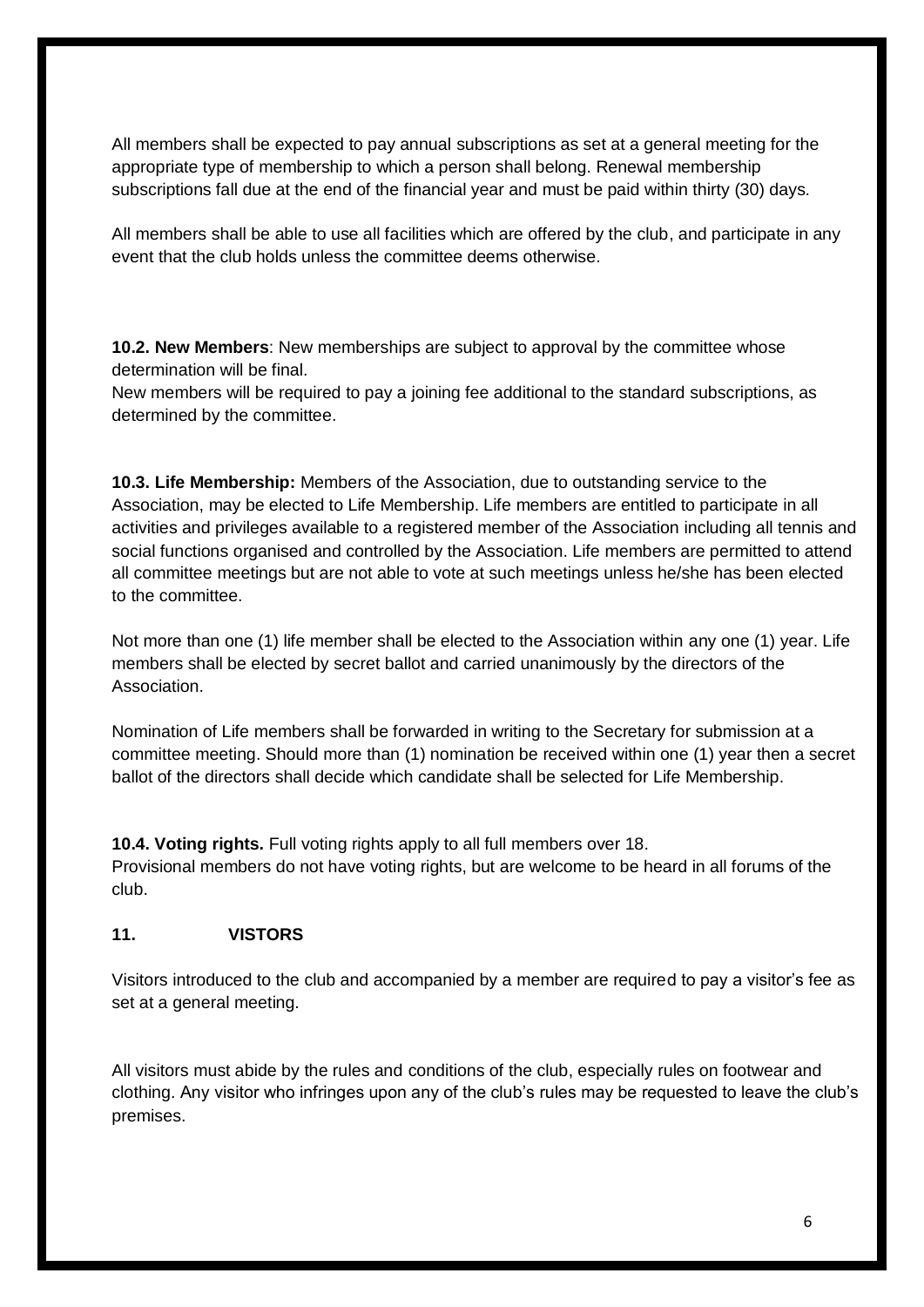#### **12. COURT HIRE**

All courts are available subject to club coaching, court hire, competition, tournaments, maintenance, and condition of the playing surface.

Rates set by the Committee from time to time.

Permanent bookings can only be made for weekdays.

No courts shall be hired out on Saturdays or Sundays unless they are not being used by members.

The clubs rules and regulations are to be observed at all time and proper tennis attire must be worn.

#### **13. CLOTHING REGULATIONS**

Clean neat tennis attire and correct tennis shoes (flat sole tennis shoes) are to be worn by all players.

#### **14. ASSOCIATION CHAMPIONSHIPS**

The championships of the Association for all members shall be played annually.

Open Men's Singles Open Ladies Singles Open Men's Doubles Open Ladies Doubles Open Mixed Doubles

Other special events may be held at the discretion of the committee. A tournament sub-committee shall set the rules and conditions for the conduct of these championships based on those set by Tennis NSW.

#### **15. CLOSURE OF THE COURTS**

At the discretion of the committee.

#### **16. BADGE COMPETITION**

Four grass courts will be for provided for Badge competition. The synthetic courts are reserved for social play.

The club will enter teams in the Badge competition which is conducted by the Tennis NSW. All members who represent the club in this competition shall conduct themselves in a manner which does not lessen the reputation of the club and its members.

The committee may at any time suspend a player from participation in grade matches for unsatisfactory conduct. The player will have the right to appear before the committee to answer any charges.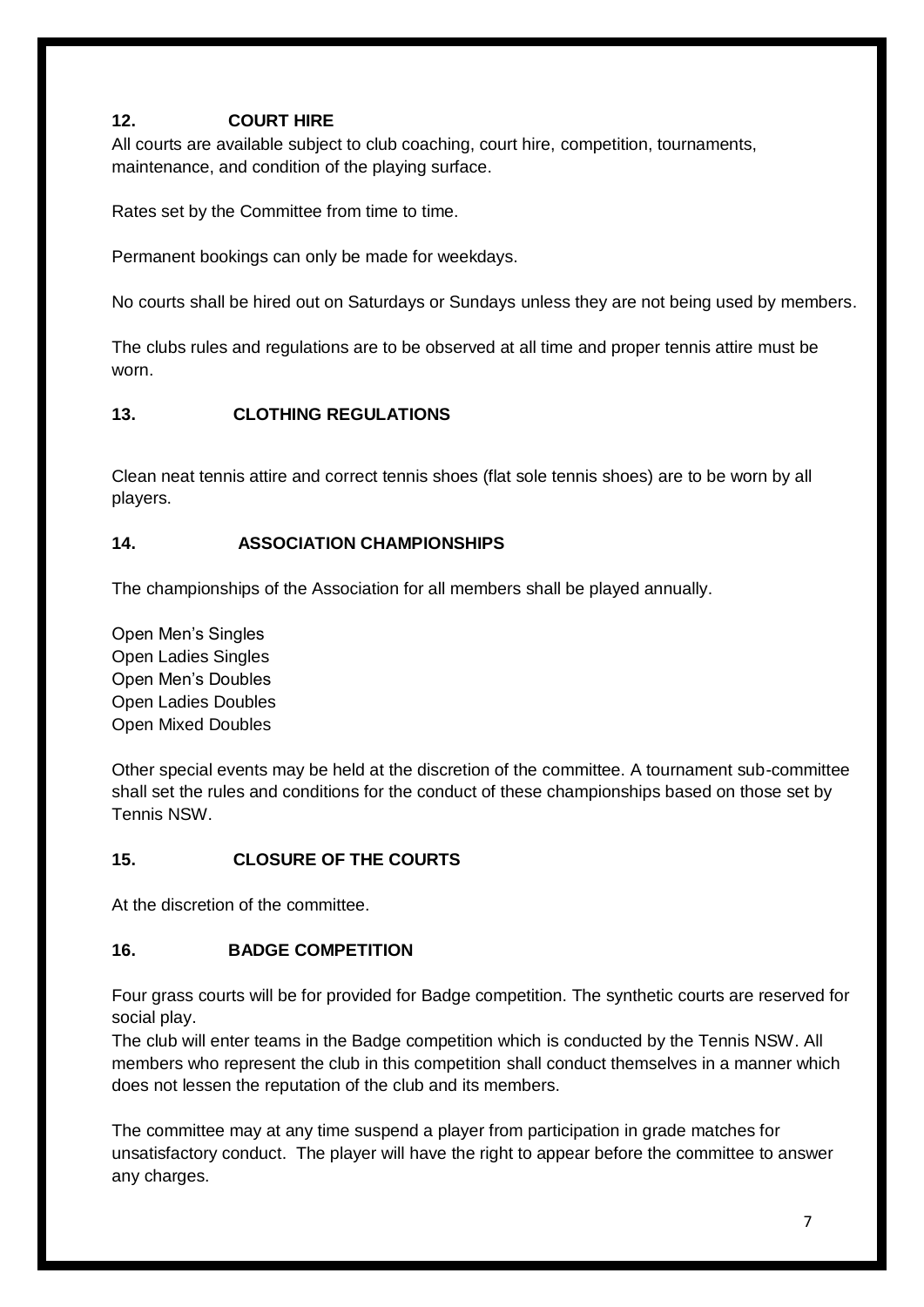Any member who represents the club shall strictly observe not only the rules of the club being visited but also the rules and regulations of the Badge completion.

The allocation of the members to the Badge teams are at the discretion of the Committee,

#### **17. ETIQUETTE AND BEHAVIOUR**

All players and visitors are to observe the customary standards of etiquette and behaviour of tennis. The committee, or committee members present, reserve the right to adjudicate any violation of these rules as they occur.

Disciplinary action may be considered against any player who:

- i) Hits, kicks or throws balls or racquets in anger
- ii) Audibly swears or utter profanities or make obscene gestures
- iii) Verbally or physically abuses officials, opponents or spectators
- iv) Is obviously trying not to win a match
- v) Defaults in a match after it has commenced for reasons other than injury or sickness.
- vi) Conducts him/herself in a manner reflecting discredit upon him/herself, fellow players or the game of tennis.
- vii) Abuses the facilities provided by the club.

Failure to observe general tennis etiquette and the conditions of behaviour will be dealt with by the committee who may take such action as is deemed necessary to ensure that the conduct ceases and is not repeated.

#### **18. RULES AND REGULATIONS**

Any question arising in the rules and regulations as to the interpretation or application of these rules shall be decided by the committee whose decision shall be final.

In the event of any dispute, a protest in writing must be lodged with the Secretary to go before the next general committee meeting.

The rules of the Association shall be subject to repeal or alteration with the concurrence of a two thirds majority of the committee present at any meeting thereof.

All rules and conditions are to be verified at the Annual General Meeting of the Western Suburbs Lawn Tennis Association.

If any member of the Association shall wilfully infringe or fail to observe any of these rules and regulations, or the Articles of Association of the Club made for the management and conduct of the Association or be, in the opinion of the Directors, guilty of any conduct prejudicial to the interests of the Association, the Directors shall have the power to determine by a three fourths majority